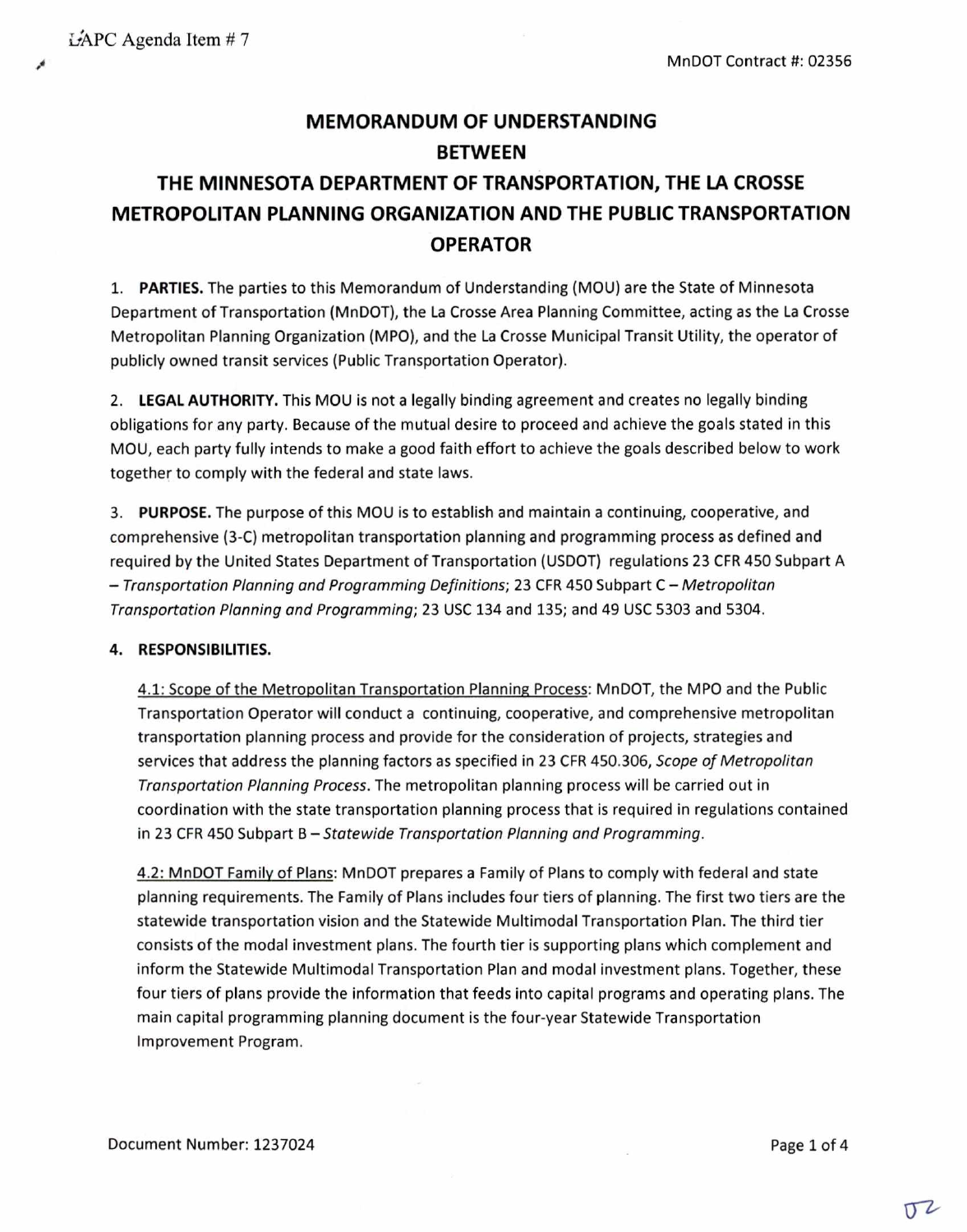The first three tiers of the MnDOT Family of Plans comply with the federal transportation planning regulations in 23 CFR 450.214, Development and content of the long-range statewide transportation plan, and are developed in cooperation with the MPO.

The statewide transportation planning process is coordinated with the MPO's transportation planning activities. MnDOT works with the MPO and Public Transportation Operator in coordinating data collection and analyses that support statewide transportation planning.

4.3: Metropolitan Transportation Plan: The MPO develops and adopts a Metropolitan Transportation Plan to comply with federal regulations identified by 23 CFR 450.322, Development and content of the metropolitan transportation plan. The MTP includes both long-range and shortrange strategies or actions that lead to the development of an integrated multimodal transportation system. The MPO, MnDOT and the Public Transportation Operator validate the data used in the planning process. The MPO, MnDOT and the Public Transportation Operator cooperatively develop revenue forecasts. The MTP reflects the active participation of all agencies responsible for transportation planning in the metropolitan planning area. It is updated on the frequency specified in federal planning regulations.

4.4: Unified Planning Work Program: As required by 23 CFR 450.308, Funding for transportation planning and unified planning work programs, the Unified Planning Work Program (UPWP) is an annual description and documentation of proposed transportation and transportation-related planning activities in the metropolitan planning area. It also serves as the MPO's application for USDOT transportation planning funds and state planning funds. The MPO develops the UPWP in cooperation with MnDOT and the Public Transportation Operator. The MPO approves the UPWP and submits it to MnDOT for forwarding to USDOT for its review and approval.

4.5: Transportation Improvement Program (TIP) and State Transportation Improvement Program (STIP): The TIP is a four-year multimodal program of highway, transit, bike, walk, and transportation alternative projects and programs proposed for federal funding in the metropolitan planning area. The projects in the TIP are required to be consistent with the MTP.

The MPO prepares the TIP in cooperation with MnDOT and the Public Transportation Operator. The MPO, MnDOT and the Public Transportation Operator cooperatively develop estimates of funds that are reasonably expected to be available for TIP implementation through MnDOT's District 6 Area Transportation Partnership program development process. The MPO is represented on its ATP.

The TIP is included without change in the Minnesota State Transportation Improvement Program. The STIP is a statewide prioritized listing/program of transportation projects covering a period of four years. The project lists are analyzed with respect to state and department goals, funding targets, and various federal categories. MnDOT coordinates and manages the document. As the Governor's designee, MnDOT approves the STIP and forwards it to FHWA and FTA for their joint agency review and approval action. This final approval action includes a finding that the MPO planning process meets the requirements of 23 U.S.C. 134 and 135, and 49 U.S.C. as amended. A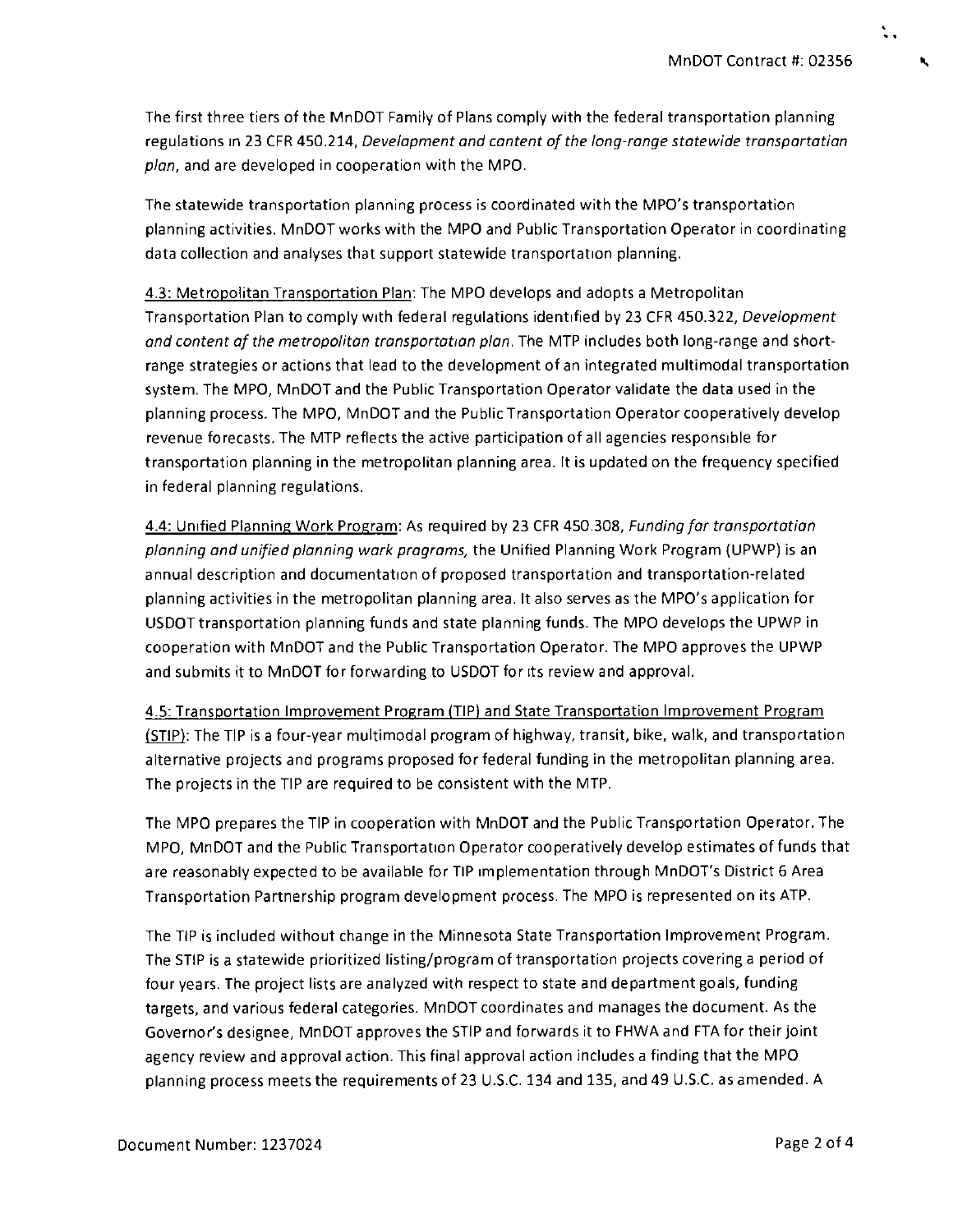positive planning finding and STIP approval action allows MnDOT to request authorization of federal funds for projects programmed in the STIP and TIP.

TIP requirements are defined in 23 CFR 450.324, Development and content of the transportation improvement program (TIP), and the STIP requirements are defined in 23 CFR 450.216, Development and content of the statewide transportation improvement program (STIP).

4.6: Annual Listing of Obligated Projects: On an annual basis, no later than 90 calendar days following the end of the program year, MnDOT, the MPO and the Public Transportation Operator will cooperatively develop a list of projects for which funds under 23 U.S.C. or 49 U.S.C. Chapter 53 were obligated in the preceding program year as required by 23 CFR 450.332, Annual listing of obligated projects.

4.7: Public Involvement Plan: The MPO adopts a Public Involvement Plan to provide citizens, affected public agencies, and all interested parties with reasonable opportunities to be involved in the metropolitan transportation planning process and to review and comment at key decision points as required by 23 CFR 450.316, Interested parties, participation and consultation.

MnDOT develops and uses a documented public involvement process that provides opportunities for public review and comment at key decision points as required by 23 CFR 450.210, Interested parties, public involvement, and consultation.

**5. GOVERNMENT DATA.** The parties acknowledge that this MOU, as well as any data created, collected, stored, or received under the terms of this MOU, are "Government Data" within the meaning of the Minnesota Government Data Practices Act (Minnesota Statutes Chapter 13), and that they must comply with the provisions of the Act as it related to such data.

**6. EFFECTIVE DATE.** This MOU shall be effective when all appropriate signatures have been obtained by MnDOT, the MPO, and the Public Transportation Operator.

**7. MODIFICATION.** Any amendments to this MOU must be mutually agreed to in writing.

It is mutually agreed that this MOU will be reviewed (and amended as determined necessary) following the adoption of new surface transportation authorization acts.

**8. TERMINATION.** The terms of this MOU may be terminated by any one of the parties by giving 90 days written notice to each of the other parties. This MOU will remain in effect until terminated as provided in this clause, or until replaced by a new MOU.

The remainder of this page intentionally left blank.

 $\rightarrow$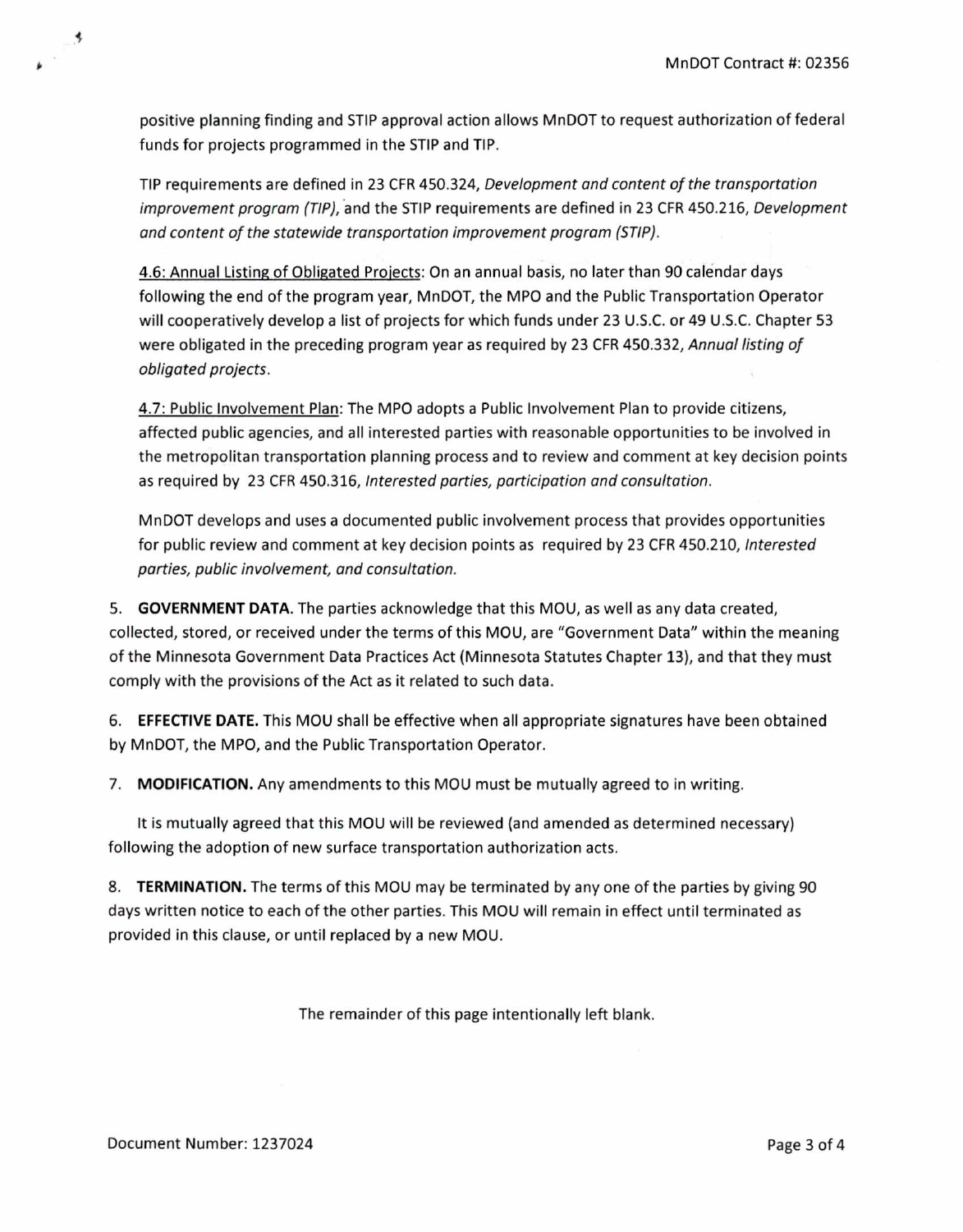و

### **I concur with this Memorandum of Understanding**

Date: MnDOT Contract Management (as to form) Minnesota Department of Transportation By: Diwsion Director, Modal Planning and Title: Program Management By: Date: <u>*Pec 4, 2012*</u>

La Crosse Metropolitan Planning Organization

By:

Chair, La Crosse Area Planning Committee,

Title: Metropolitan Planning Organization

 $11 - 14 - 12$ Date:

Public Transportation Operator

By:

Title: Mayor of La Crosse, WI

 $11 - 14 - 201$ Date:

Document Number: 1237024 Page 4 of 4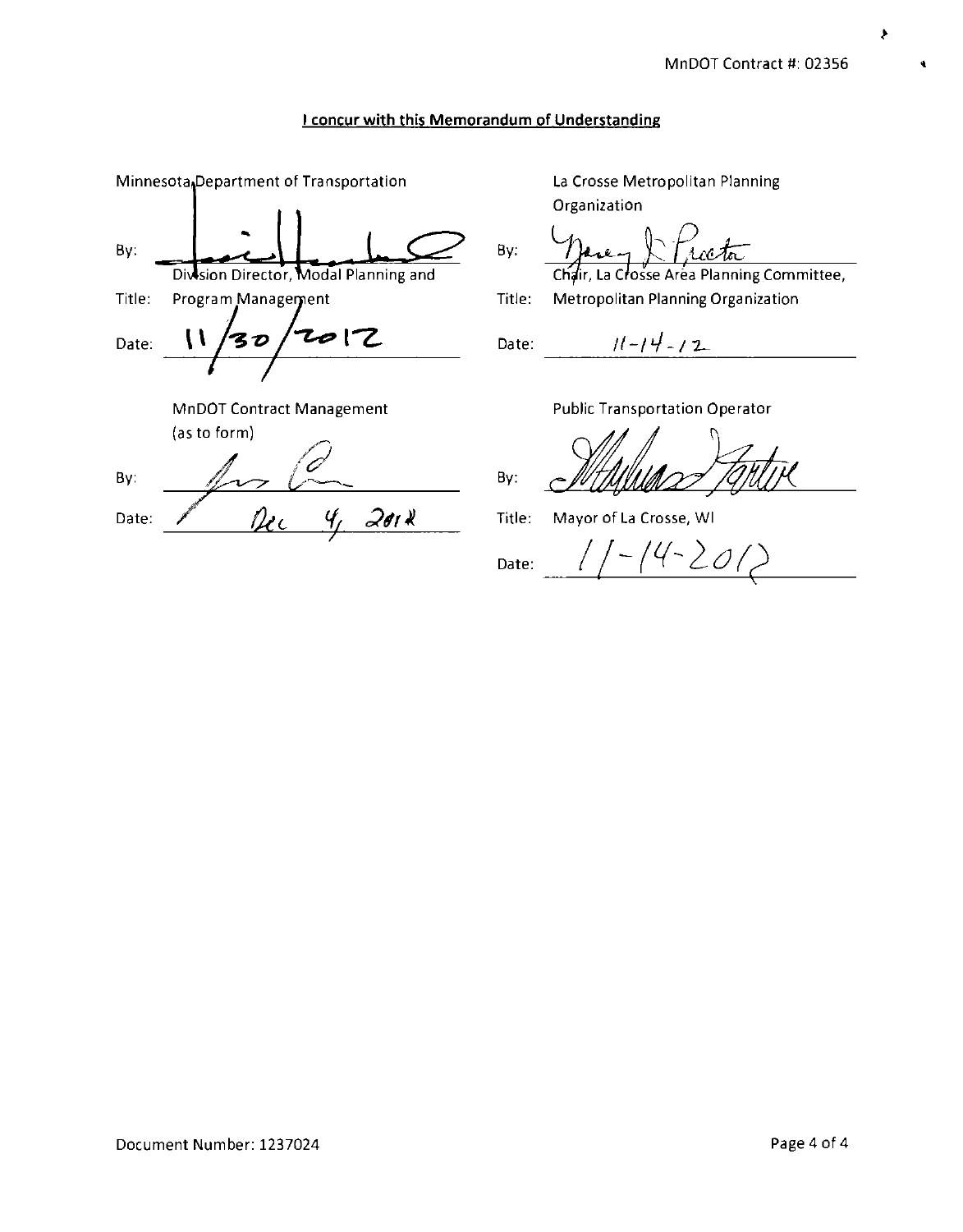# RESOLUTION 9 - 2012

## **APPROVING THE**

## **Memorandum of Understanding between the Minnesota Department of Transportation, the La Crosse Metropolitan Planning Organization and the Public Transportation Operator**

**WHEREAS,** the United States Department of Transportation (USDOT) regulations require the La Crosse and La Crescent area to establish and maintain a continuing, cooperative, and comprehensive (3-C) metropolitan transportation planning and programming process, and

**WHEREAS,** the 3-C metropolitan planning and programming process will be accomplished by the three parties according to the Memorandum of Understanding (MOU); and

**WHEREAS,** the cooperating parties are the State of Minnesota Department of Transportation (MnDOT), the La Crosse Area Planning Committee, acting as the La Crosse Metropolitan Planning Organization (MPO), and the La Crosse Municipal Transit Utility, the operator of publicly owned transit services (Public Transportation Operator); and

**WHEREAS,** the parties will have the following responsibilities as specified in the MOU:

- MnDOT, the MPO and the Public Transportation Operator will conduct a continuing, cooperative, and comprehensive metropolitan transportation planning process and provide for the consideration of projects, strategies and services that address the planning factors as specified in 23 CFR 450 306, Scope of Metropolitan Transportation Planning Process.
- MnDOT prepares a Family of Plans to comply with federal and state planning requirements The Family of Plans includes supporting plans which complement and inform the Statewide Multimodal Transportation Plan and modal investment plans
- The statewide transportation planning process is coordinated with the MPO's transportation planning activities. MnDOT works with the MPO and Public Transportation Operator in coordinating data collection and analyses that support statewide transportation planning.
- The MPO develops and adopts a Metropolitan Transportation Plan (MTP) to comply with federal regulations. The MTP includes both long-range and short-range strategies or actions that lead to the development of an integrated multimodal transportation system The MPO, MnDOT and the Public Transportation Operator validate the data used in the planning process. The MPO, MnDOT and the Public Transportation Operator cooperatively develop revenue forecasts.
- As required by 23 CFR 450 308, the MPO develops a Unified Planning Work Program (UPWP). The MPO develops the UPWP in cooperation with MnDOT and the Public Transportation Operator
- The MPO prepares a Transportation Improvement Program (TIP) in cooperation with MnDOT and the Public Transportation Operator The MPO, MnDOT and the Public Transportation Operator cooperatively develop estimates of funds that are reasonably expected to be available for TIP implementation through MnDOT's District 6 Area Transportation Partnership program development process;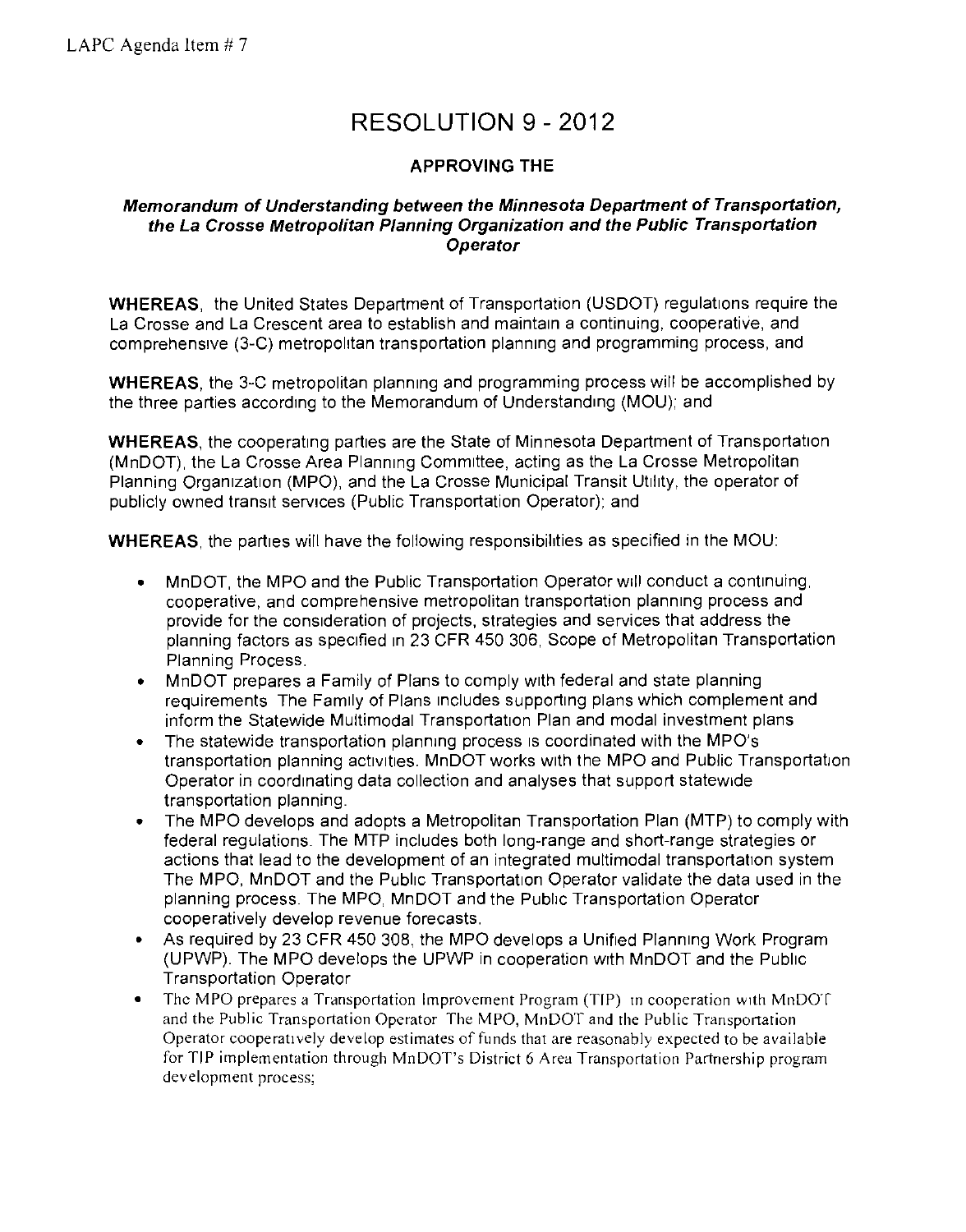## RESOLUTION 9 — 2012 (Continued)

**NOW, THEREFORE, BE IT RESOLVED.** that the MPO approves the Memorandum of Understanding between the Minnesota Department of Transportation, the La Crosse Metropolitan Planning Organization and the Public Transportation Operator as being consistent with metropolitan plans and policies

LA CROSSE AREA PLANNING COMMITTEE

 $\angle$  Tree Nancy Proctor, Chair Tom Faelle

Tom Faella, Executive Director

Dated: November 14, 2012